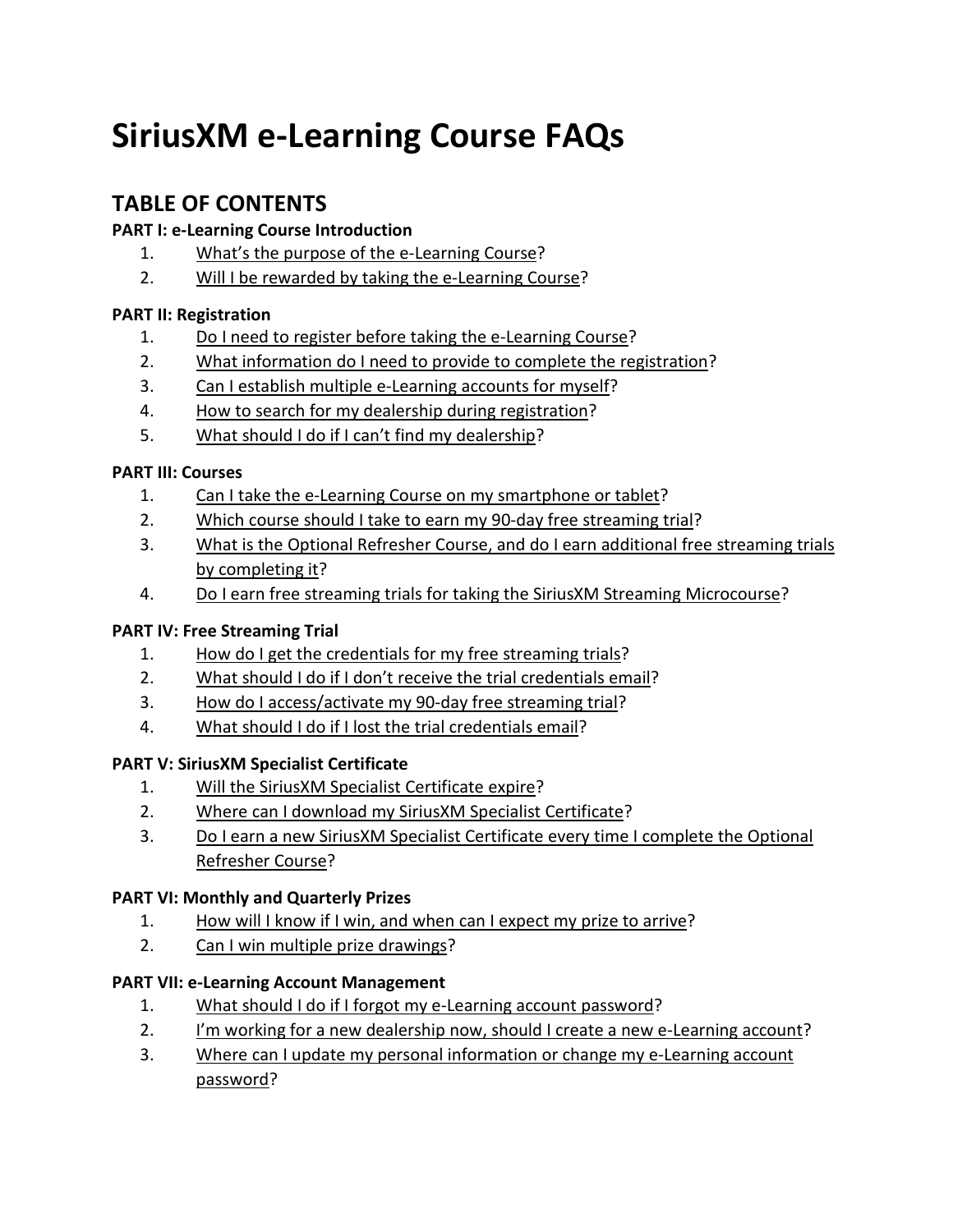# **PART I: e-Learning Course Introduction**

### **1. What's the purpose of the e-Learning Course?**

The e-Learning Course is designed to provide all sales, installation and service employees who work for automobile dealerships with a one-stop shop for all the information and knowledge they need to help their customers learn more about SiriusXM and the trial they will receive upon purchase or lease of their vehicle.

# **2. Will I be rewarded by taking the e-Learning Course?**

**Yes**. Once you successfully **complete the e-Learning Course with a passing grade of 80%**, you will be officially **certified as a SiriusXM Specialist** and **earn a free 90-day trial** which you can use **to stream SiriusXM** on your own devices **with the SXM App**.

### **PART II: Registration**

### **1. Do I need to register before taking the e-Learning Course?**

**Yes**. Participation is open to all sales, installation and service employees, at least 18 years of age at time of registration, working for automobile dealerships located in the 48 contiguous United States, D.C., and Puerto Rico which sell SiriusXM-equipped vehicles or aftermarket satellite and streaming receivers and accessories. **Registration is required before taking the e-Learning Course.**

To become a registered learner, **go to [siriusxmelearning.com/registration](https://siriusxmelearning.com/pages/Registration.aspx?op=1&UserId=-1&Action=ADD)** and follow directions for participant registration. Registration is free.

#### **2. What information do I need to provide to complete the registration?**

You will need to create your username and password for your e-Learning account, provide your name and email address, and select your dealership and the automotive brand you are currently selling.

#### **3. Can I establish multiple e-Learning accounts for myself?**

**No**. Each individual must establish and maintain his or her own e-Learning account and must be working as a dealership employee. You may only create one account regardless of how many email addresses you have.

# **4. How to search for my dealership during registration? Search for Dealership:**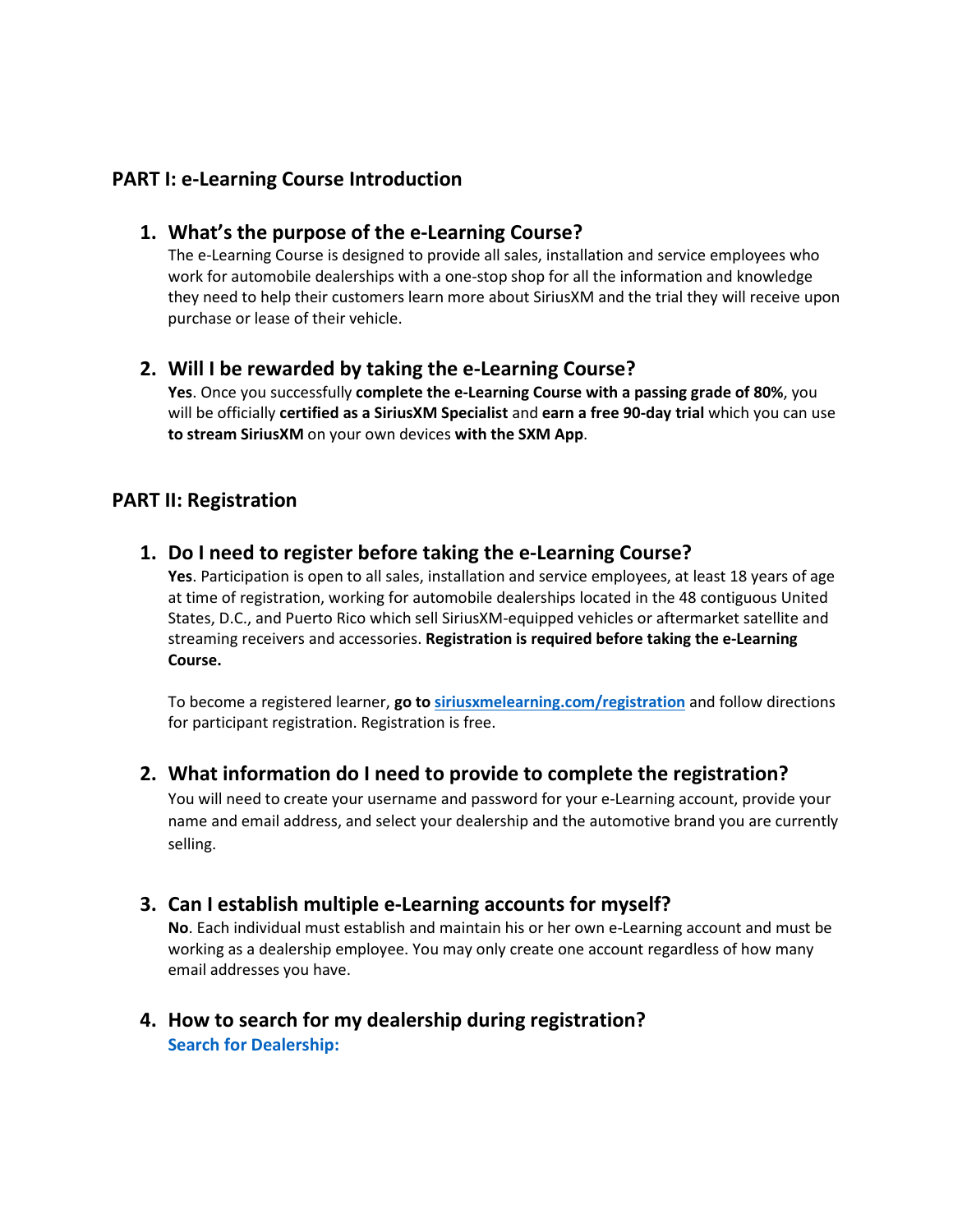When searching for your dealership, please type the keywords of your dealership's name or address or both into the **"Search for Dealership"** box and then click on the **"SEARCH"** button.

| Organization                                                                                             |        |               |
|----------------------------------------------------------------------------------------------------------|--------|---------------|
| Search for Dealership*                                                                                   |        | <b>SEARCH</b> |
| Automotive Brand *                                                                                       | Select |               |
| By registering, I am agreeing to the terms and conditions. *                                             |        |               |
| Can't find your dealership? Send an email to elearning@siriusxm.com.<br><b>CANCEL</b><br><b>REGISTER</b> |        |               |

**Dealership Search Example:** If your dealership is **Park Motors Inc 9728 N 2nd St Manchesney Park IL 61115**. You can use:

- **a. Dealership Name + Address** as your keywords: Park Motors 9728 N;
- **b. Street Name** of your dealership as your keywords: 9728 N 2<sup>nd</sup> St.
- **c. Street Name + City/Village/State/Zip Code** as your keywords: 9728 N 2<sup>nd</sup> St Manchesney Park IL.

**Watch the video [here](https://www.facebook.com/268889867069241/videos/340476020733510) to see how it works.** 

**Dealership Search Tip:** Please always pick the keywords that are unlikely to change in format. For example, if your dealership is AUTONATION CHRYSLER DODGE JEEP RAM 21027 NORTH FWY # IH-45 SPRING TX 77388-5606, you don't want to include "FWY" in the search keywords because "FWY" might be written differently-in this case, it could be "freeway"-in our system.

# **5. What should I do if I can't find my dealership?**

If you can't find your dealership, please email us a[t elearning@siriusxm.com](mailto:elearning@siriusxm.com) and provide the full name and address of your dealership so we can add it to our system.

# **PART III: Courses**

# **1. Can I take the e-Learning Course on my smartphone or tablet?**

**Yes**. SiriusXM e-Learning website is mobile friendly. You can access it on any iOS and Android devices.

**2. Which course should I take to earn my 90-day free streaming trial?**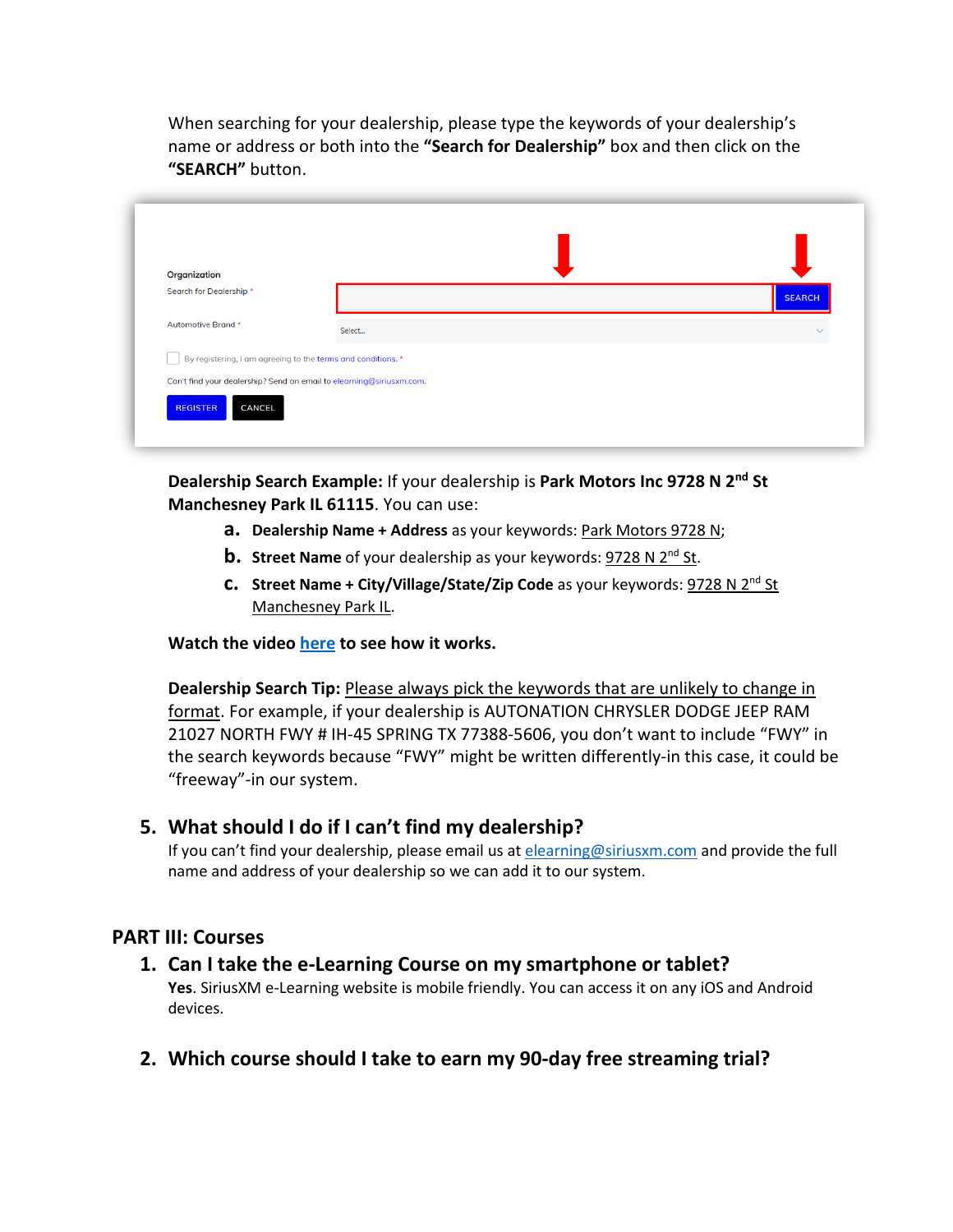

You should take the **SiriusXM e-Learning Course** to earn your 90-day free streaming trial. Once you complete the registration and successfully log in, you will land on the "**SiriusXM e-Learning**" page. Click on the "**CLICK TO SELECT**" button to launch the course.

The e-Learning Course has only one module and takes about 10-15 minutes to finish. It can only be taken once. Upon passing the course (score at least 80 out of 100), learners will be **certified as a SiriusXM Specialist** and **earn a 90-day free streaming trial**. Your trial login will be emailed to you within 24 hours of course completion.

**3. What is the Optional Refresher Course, and do I earn additional free streaming trials by completing it?** 



The **Optional Refresher Course** is designed to remind learners of what they've learned from the e-Learning Course. After your initial 90-day free streaming trial expires, you are eligible to take the Optional Refresher Course. **An email will be delivered to remind you to come back**.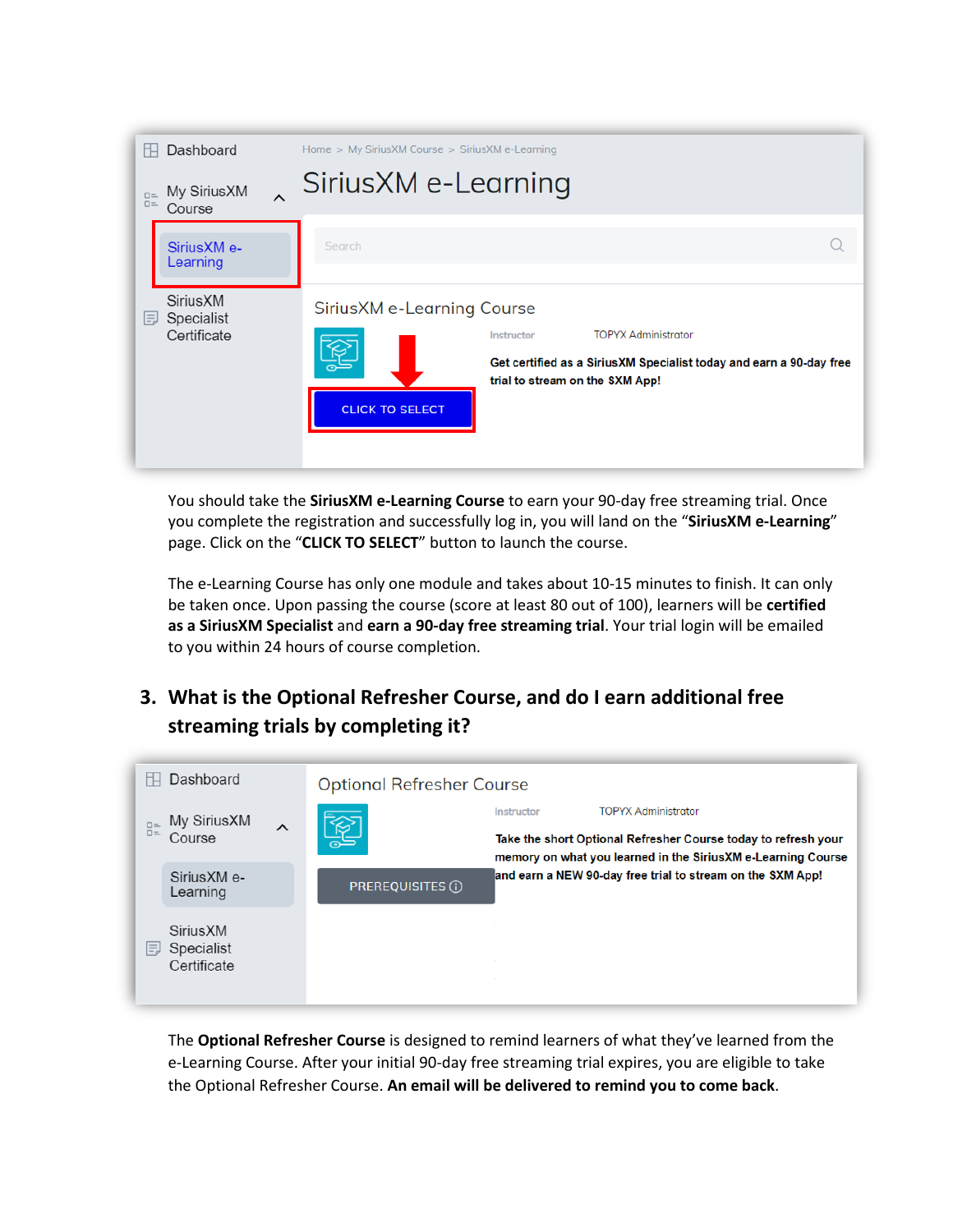The Optional Refresher Course has only one module as well and takes about 5 minutes to finish. Upon passing the course (score at least 80 out of 100), learners will be **recertified as a SiriusXM Specialist** and **earn a new 90-day free streaming trial**. Your new trial login will be emailed to you within 24 hours of course completion. Unlike the e-Learning Course which can only be taken once, learners can **come back every 90 days to retake the Optional Refresher Course** to keep earning new free streaming trial periods.

# **4. Do I earn free streaming trials for taking the SiriusXM Streaming Microcourse?**

| Dashboard                                         |   | SiriusXM Streaming microcourse (Optional)                                 |            |                                                                       |  |  |
|---------------------------------------------------|---|---------------------------------------------------------------------------|------------|-----------------------------------------------------------------------|--|--|
|                                                   |   |                                                                           | Instructor | <b>TOPYX Administrator</b>                                            |  |  |
| <sub>D=</sub> My SiriusXM<br><sup>D=</sup> Course | ᄉ | <b>RE</b><br>Take this course to become an expert on Sirius XM streaming! |            |                                                                       |  |  |
| Sirius XM e-                                      |   | <b>CLICK TO SELECT</b>                                                    |            | **Please Note: You DO NOT earn a free trial for taking this course.** |  |  |
| Learning                                          |   |                                                                           |            |                                                                       |  |  |

**No**. You DO NOT earn a free streaming trial for taking the SiriusXM Streaming Microcourse.

# **PART IV: Free Streaming Trial**

# **1. How do I get the credentials for my free streaming trials?**

Once you successfully complete our courses (the e-Learning Course or the Optional Refresher Course) with a passing grade of 80%, look for an email from us that includes your 90-day free streaming trial credentials to stream SiriusXM on your own devices with the SXM App. **Below is a sample of the trial credentials email:**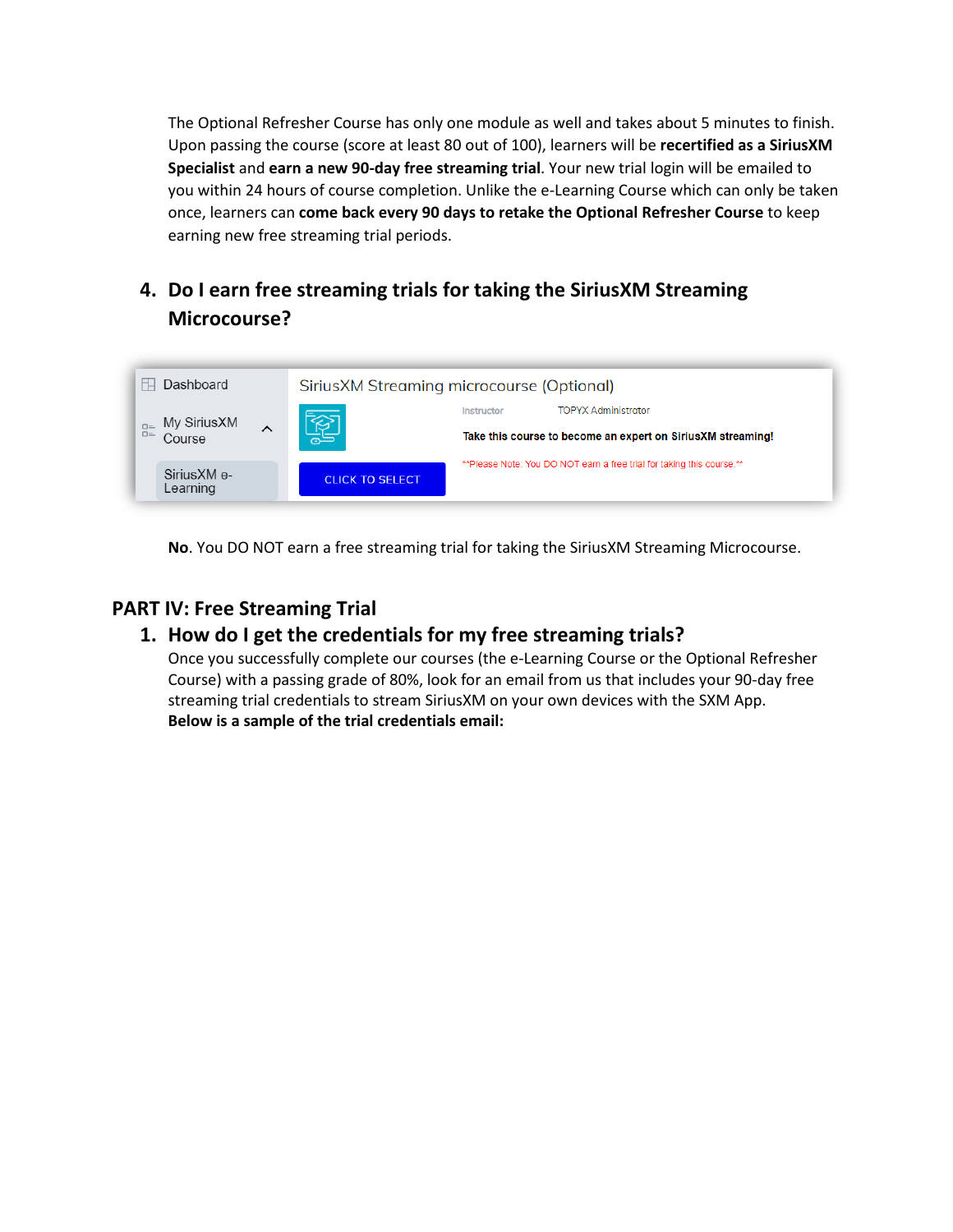

#### **Please note:**

- The email will be sent from [siriusxm@siriusxmcommunications.com.](mailto:siriusxm@siriusxmcommunications.com)
- There may be **a short lag** between the time you complete the course and the time your trial credentials email is sent but normally the email will be delivered **within 24 hours of your course completion**.

# **2. What should I do if I don't receive the trial credentials email?**

If you don't receive your trial credentials email after 48 hours of your course completion, please check your spam or junk mail folder first. If you can't find the email there, please email us at [elearning@siriusxm.com](mailto:elearning@siriusxm.com) immediately.

# **3. How do I access/activate my 90-day free streaming trial?**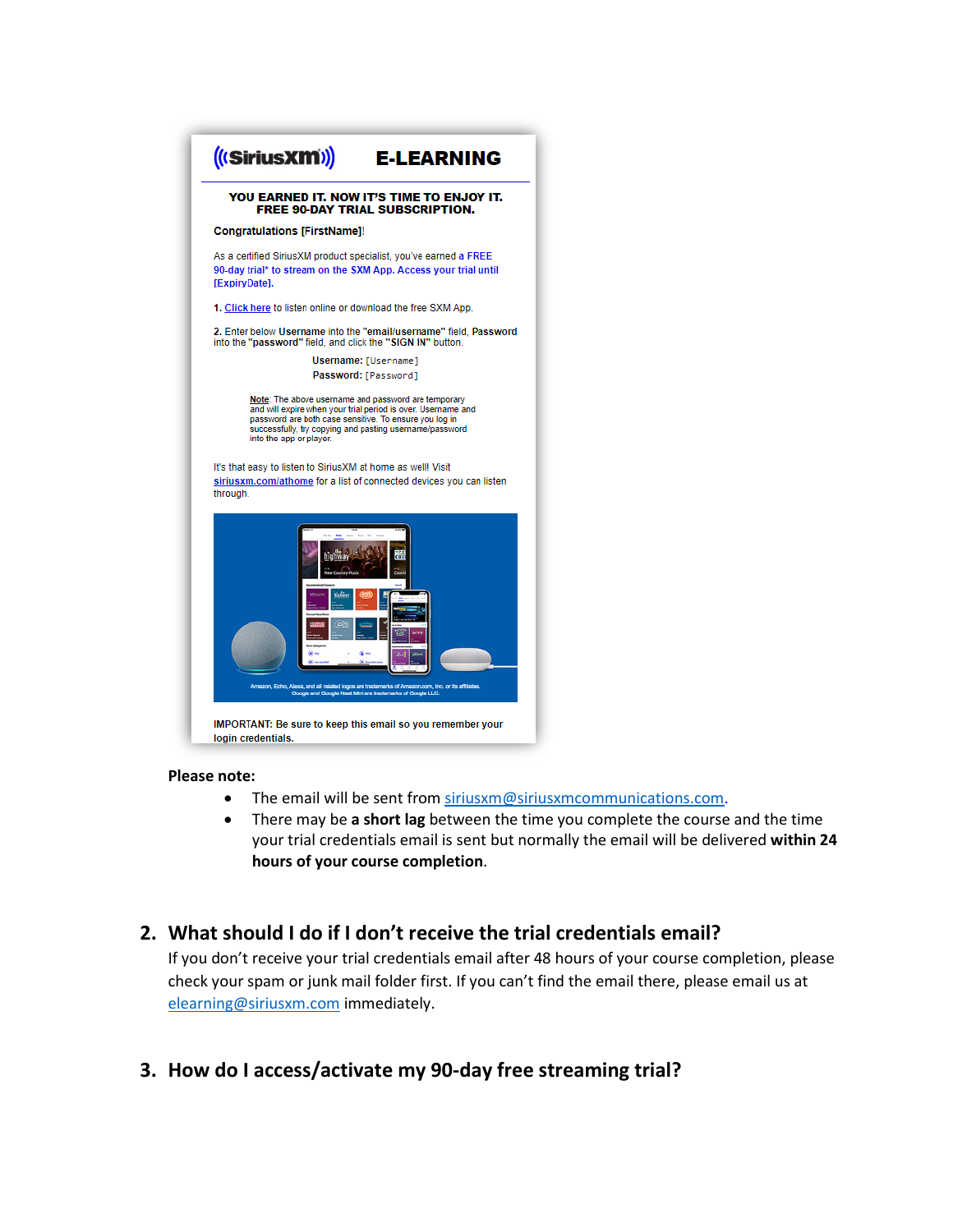You can access your trial via the SXM App, web player, or connected devices at home. See below for more details:

*Please note, the 90-day free streaming trials you earn from completing our e-Learning Course and Optional Refresher Course are not satellite trials and are not available in your personal vehicle unless you connect with Apple CarPlay or Android Auto.*

#### a. **Access the trial via the SXM App**:

**STEP 1**: Download the SXM App at Apple Store [https://apps.apple.com/us/app/siriusxm](https://apps.apple.com/us/app/siriusxm-internet-radio/id317951436)[internet-radio/id317951436](https://apps.apple.com/us/app/siriusxm-internet-radio/id317951436) or Google Play [https://play.google.com/store/apps/details?id=com.sirius.](https://play.google.com/store/apps/details?id=com.sirius)

 $((s**xm**))$ **SIGN IN BEATLES** TODAY **Streaming** Platinum **VIEW PLANS** Ad-free music from every genre & decade sive live shows hosted by top artists &<br>rities, including Howard Stern Comedy, news & podcasts Live games & coverage of the NFL, MLB", NBA,<br>NHL", NASCAR", NCAA & more Try FREE for 1 month Then \$11.99/month. | Cancel anytime Car plans sold outside the app

**STEP 2:** After download, launch the app.

**STEP 3**: Click on the "**SIGN IN**" link on the top right.



**STEP 4**: **Copy** the **username** and **password** from the trial credentials email and **paste** them directly **into the username and password fields** and then click the "**SIGN IN**" button.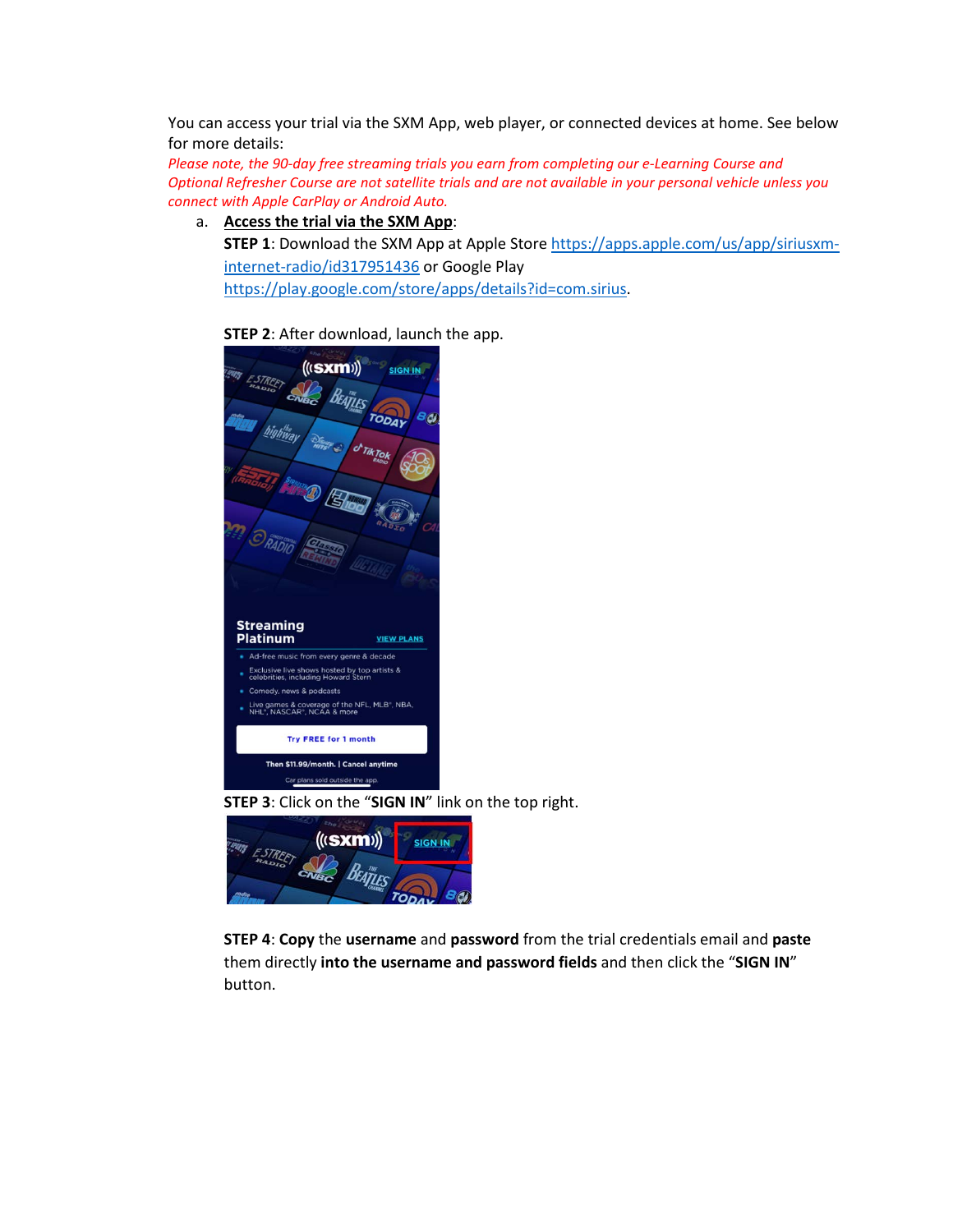| 5:277                       | $\frac{1}{\sqrt{1+\frac{1}{2}}}\sum_{i=1}^{\infty}\frac{1}{i}$ |
|-----------------------------|----------------------------------------------------------------|
| ((s <b>xm</b> ))            |                                                                |
| Sign in to start streaming. |                                                                |
| email/username              |                                                                |
| password                    |                                                                |
|                             |                                                                |
|                             |                                                                |
| <b>SIGN IN</b>              |                                                                |

b. **Access the trial via the web player**: You can stream SiriusXM channels, right in your Internet browser—there's nothing to download or install on your computer. **STEP 1:** Go t[o https://player.siriusxm.com/.](https://player.siriusxm.com/)



**STEP 2**: Click the "**SIGN IN**" link on the top right.



**STEP 3**: **Copy** the **username** and **password** from the trial credentials email and **paste** them directly **into the username and password fields** and then click the "**SIGN IN**" button.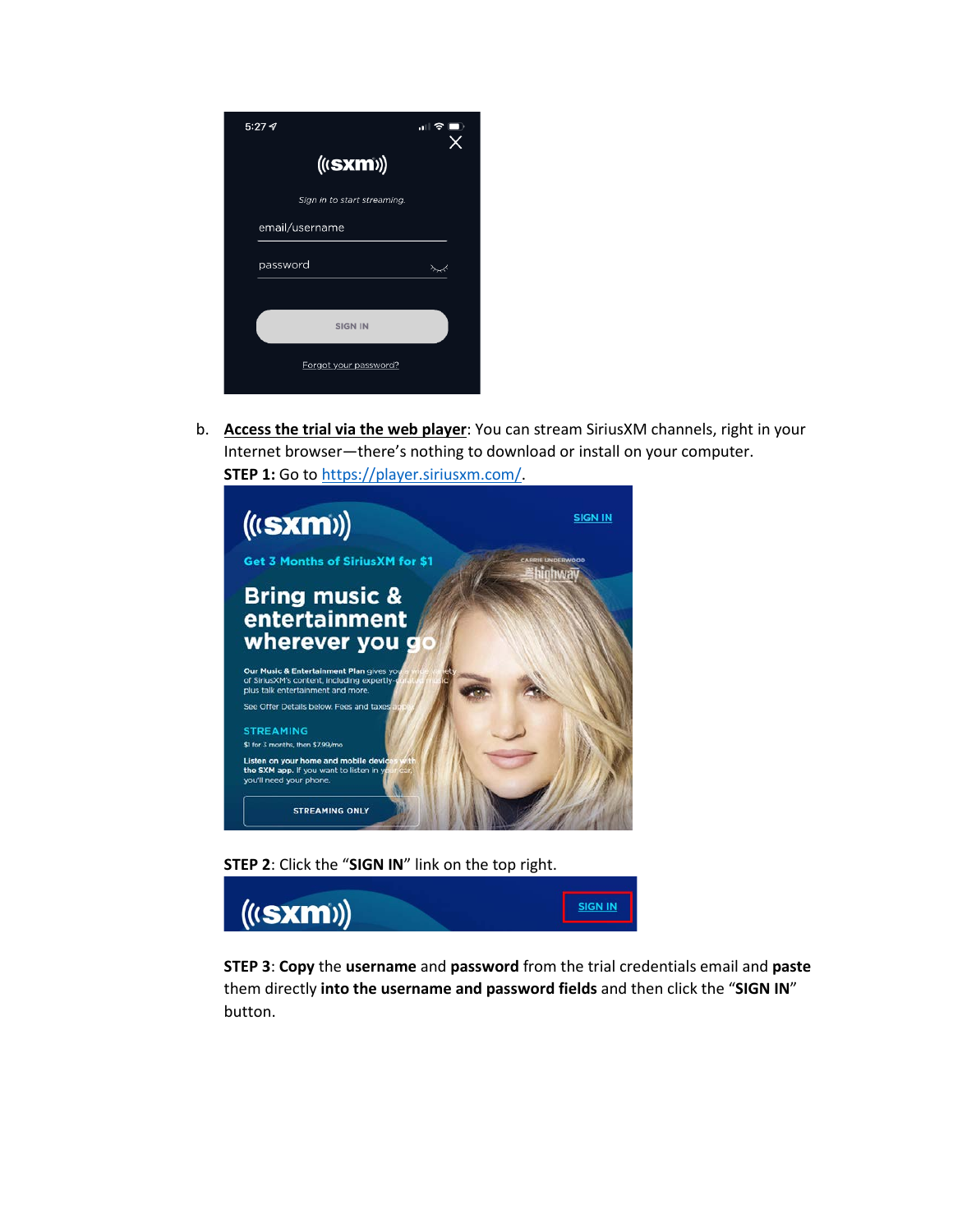| (((SiriusXM))<br>Sign in to start streaming. |  |
|----------------------------------------------|--|
| email/username                               |  |
| password                                     |  |
| <b>SIGN IN</b>                               |  |
| Forgot your password?                        |  |

c. **Access the trial via connected devices at home**: Find detailed instructions on how to connect SiriusXM to your home devices at<https://www.siriusxm.com/ways-to-listen>

# **4. What should I do if I lost the trial credentials email?**

If you lost your trial credentials email, please email us a[t elearning@siriusxm.com.](mailto:elearning@siriusxm.com)

# **PART V: SiriusXM Specialist Certificate**

# **1. Will the SiriusXM Specialist Certificate expire?**

**No**. The SiriusXM Specialist Certificate will always be valid. However, we do recommend you come back every 90 days to retake the Optional Refresher Course to refresh your memory and earn additional free streaming trials.

# **2. Where can I download my SiriusXM Specialist Certificate?**

| <b>El</b> Dashboard                         | Home > SiriusXM Specialist Certificate<br>$\left\  \begin{smallmatrix} \circledast \\ \circledast \end{smallmatrix} \begin{smallmatrix} \circledast \end{smallmatrix} \begin{smallmatrix} \circledast \end{smallmatrix} \right\ _{\sim}$ SiriusXM Specialist Certificate |                        |       |                     |                      |                           |                               |                          |
|---------------------------------------------|--------------------------------------------------------------------------------------------------------------------------------------------------------------------------------------------------------------------------------------------------------------------------|------------------------|-------|---------------------|----------------------|---------------------------|-------------------------------|--------------------------|
| SiriusXM<br>IE<br>Specialist<br>Certificate | <b>Transcript</b><br>Learner Reports<br>Learner Jane Doe<br>⊜.<br><b>PRINTABLE VERSION</b><br><b>My Course</b>                                                                                                                                                           |                        |       |                     |                      |                           |                               |                          |
|                                             | Course                                                                                                                                                                                                                                                                   | Credit<br><b>Units</b> | Score | <b>Credit Hours</b> | Registration<br>Date | <b>Completion</b><br>Date | <b>Certificate Expiration</b> | <b>Print Certificate</b> |
|                                             | SiriusXM e-Learning                                                                                                                                                                                                                                                      |                        | 100   | 0.00                | 7/23/2019            | 7/23/2019                 |                               | 也                        |
|                                             | <b>Total Credit Hours</b>                                                                                                                                                                                                                                                |                        |       | 0.00                |                      |                           |                               |                          |
|                                             |                                                                                                                                                                                                                                                                          |                        |       |                     |                      |                           |                               |                          |

After logging in to your e-Learning account, navigate to the "**SiriusXM Specialist Certificate**" tab, click on "**Transcript**" and hit the **DOWNLOAD icon** underneath "**Print Certificate**" to download your certificate.

*Please note, it is recommended to download your certificate on a desktop device.*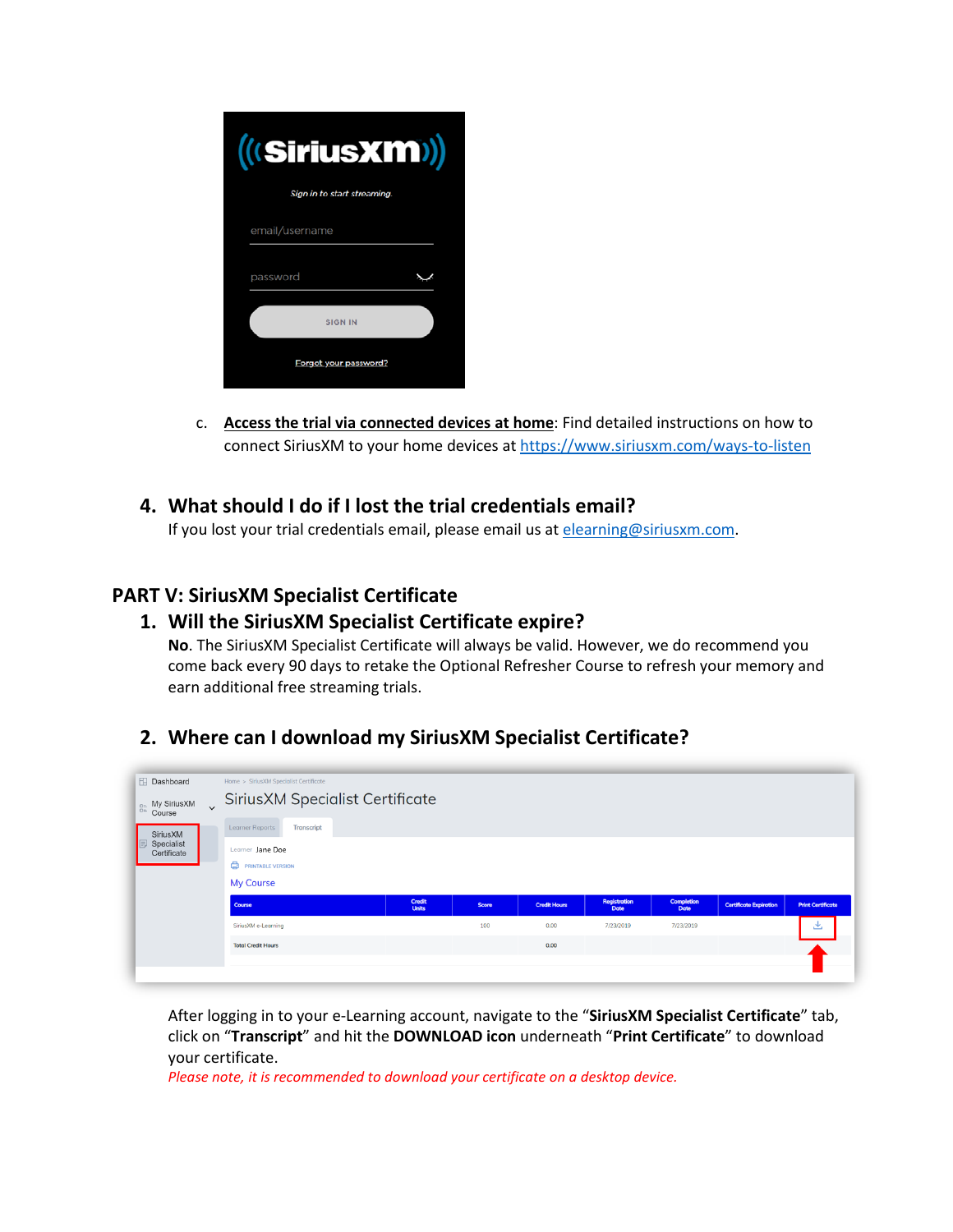# **3. Do I earn a new SiriusXM Specialist Certificate every time I complete the Optional Refresher Course?**

| <b>Item Name</b>          | <b>Credit</b><br><b>Units</b> | <b>Credit</b><br><b>Hours</b> | <b>Item Type</b> | <b>Completed</b> | <b>Score</b> | Registration<br><b>Date</b> | <b>Completion</b><br><b>Date</b> | <b>Expiration</b><br><b>Date</b> | <b>Certificate</b><br><b>Expiration</b> | Print<br><b>Certificate</b> |
|---------------------------|-------------------------------|-------------------------------|------------------|------------------|--------------|-----------------------------|----------------------------------|----------------------------------|-----------------------------------------|-----------------------------|
| Optional Refresher Course |                               | 0.00                          | Course           | Yes              | 100          | 5/12/2020                   | 10/16/2019                       | 1/14/2020                        |                                         | ۳                           |
| Optional Refresher Course |                               | 0.00                          | Course           | Yes              | 100          | 8/13/2020                   | 6/11/2020                        | 9/9/2020                         |                                         |                             |

**Yes**. You will earn a new certificate every time you complete the Optional Refresher Course. You can download your new certificate by navigating to the "**SiriusXM Specialist Certificate**" tab, click on "**Transcript**" and then hit the **DOWNLOAD icon** underneath "**Print Certificate**" to download your new certificate.

# **PART VI: Monthly and Quarterly Prizes**

# **1. How will I know if I win, and when can I expect my prize to arrive?**

Once you successfully complete the e-Learning Course or the Optional Refresher Course with a passing grade of 80%, you will automatically be entered for a chance to win our monthly and quarterly prizes. You will be entered into the monthly/quarterly prize drawing based on the time you complete and pass your training courses.

Monthly winners will be announced at<https://siriusxmdealer.com/siriusxm-e-learning-winners/> and on our Facebook page [https://www.facebook.com/siriusxmdealer/.](https://www.facebook.com/siriusxmdealer/) Quarterly winners will be announced on our Facebook page [https://www.facebook.com/siriusxmdealer/.](https://www.facebook.com/siriusxmdealer/) **You will be notified by email if you win, so make sure the information you provide us is correct** and keep an eye on your spam/junk folder. Please allow 6-8 weeks for your prize to arrive. *Please note, the prizes offered and number of winners may change at any time. We reserve the right to end the monthly and quarterly prize drawings at any time.*

# **2. Can I win multiple prize drawings?**

**Yes**. However, users may not win prizes in back-to-back drawings. If a winner is selected, and that winner also won a prize in the previous month's drawing, a new winner will be selected at random.

# **PART VII: e-Learning Account Management**

# **1. What should I do if I forgot my e-Learning account password?**

To reset your e-Learning account password, please go to the login page at <https://siriusxmelearning.com/login.aspx?&login=1> and click on "**Forgot Password**".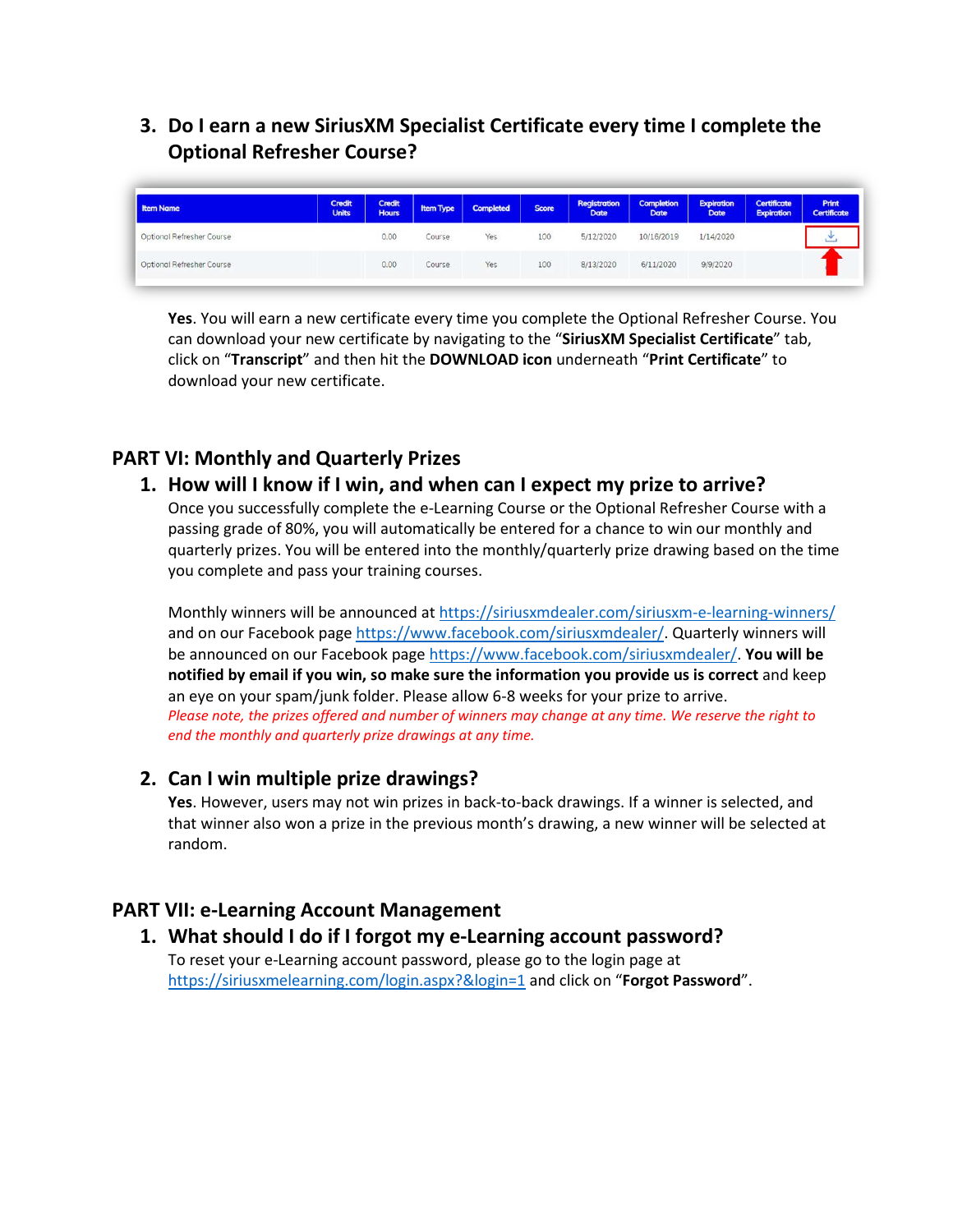| Forgot Password                 |  |
|---------------------------------|--|
| Send account information        |  |
| Username/Email<br>$\star$       |  |
| <b>CONTINUE</b><br><b>CLOSE</b> |  |

A window will pop up for you to enter your e-Learning account **email or username**. After that, please click on the "**CONTINUE**" button. You will receive an email to reset your password:

| SiriusXM e-Learning: Forgot Password ▶<br>$lnbox \times$                            |
|-------------------------------------------------------------------------------------|
| elearning@siriusxm.com<br>$\geq$ to me $\sim$                                       |
| Dear MIAO MIAO,                                                                     |
| Please click the following link to change your password.                            |
| Please CLICK HERE to change your password                                           |
| Thank you,<br>Support Team<br>SiriusXM e-Learning<br>https://siriusxmelearning.com/ |

Click the "**CLICK HERE**" link to reset your password: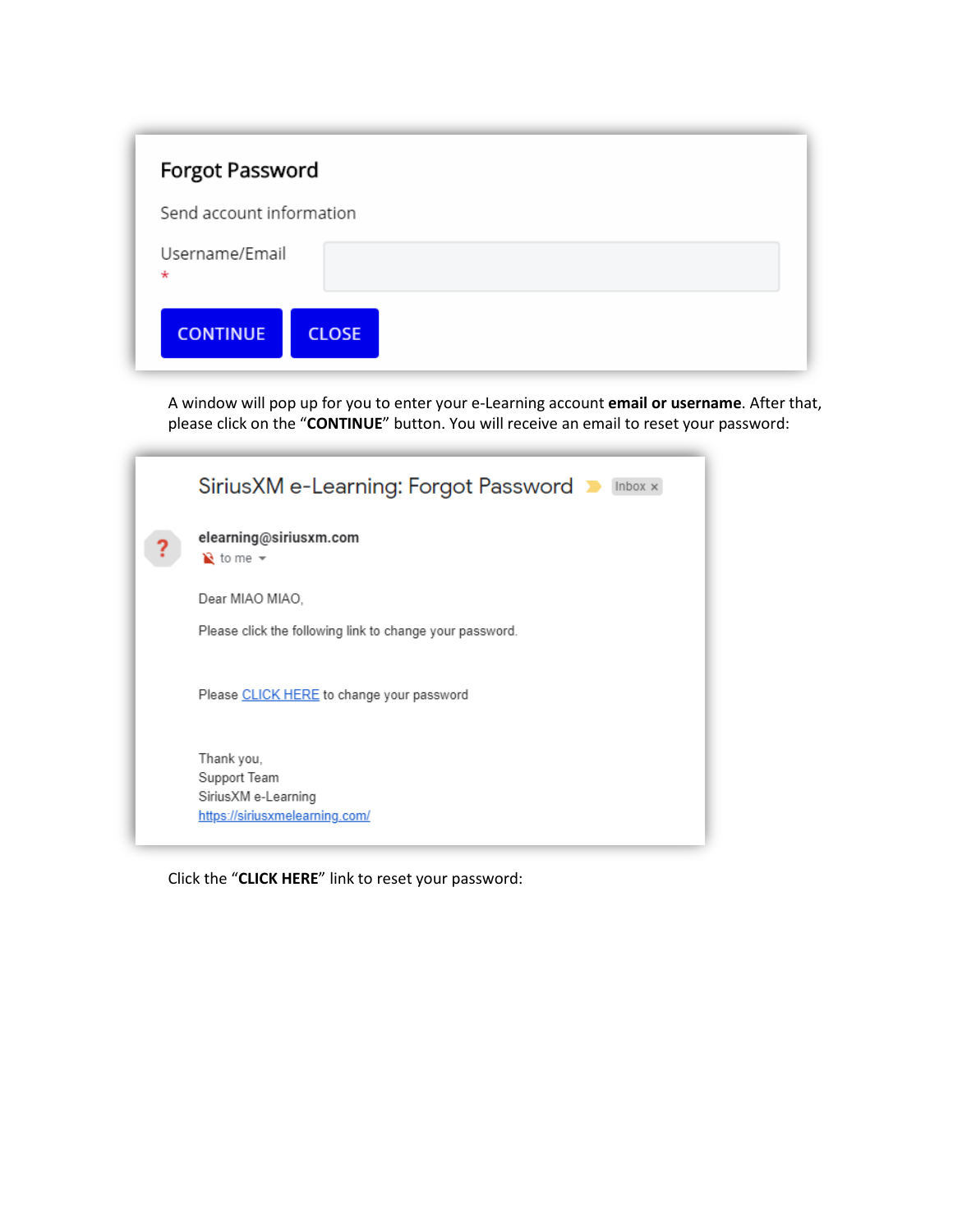| <b>Forgot Password</b> |                                                                                                                                                                             |
|------------------------|-----------------------------------------------------------------------------------------------------------------------------------------------------------------------------|
|                        | To update your password please complete the following fields                                                                                                                |
| Username/Email *       |                                                                                                                                                                             |
| New Password *         |                                                                                                                                                                             |
| Confirm Password *     |                                                                                                                                                                             |
|                        | Password Requirements:<br>• An uppercase letter (A, Z).<br>· One numeric character (0-9).<br>• One special character $(1, \frac{6}{6}, \frac{4}{6}, \frac{6}{6}, \ldots)$ . |
| CANCEL<br><b>SAVE</b>  |                                                                                                                                                                             |

After resetting your password, you will be prompted to the login page to log in using your e-Learning username/email and your newly created password.

# **2. I'm working for a new dealership now, should I create a new e-Learning account?**

It depends. You can register a new e-Learning account with your new dealership whenever you change your organization. Alternatively, you can just update your dealership information in your Profile.

#### **Follow below steps to update**:

**STEP 1:** Log in to your e-Learning account and navigate to the "**Dashboard**" tab and then click on the **Pen icon next to "Edit Profile"**:

| <b>Dashboard</b>                                                                                                              | Home > Dashboard                      |
|-------------------------------------------------------------------------------------------------------------------------------|---------------------------------------|
| My SiriusXM                                                                                                                   | Dashboard                             |
| $\begin{array}{ccc} & \mathbb{O}^{\pm} & \mathbb{N} \mathbf{y} \\ & \mathbb{O}^{\pm} & \mathbb{C} \mathsf{ourse} \end{array}$ | $\checkmark$                          |
| <b>Sirius XM</b><br>Specialist<br>$\equiv$<br>Certificate                                                                     | <b>JANEDOE</b><br><b>Edit Profile</b> |

**STEP 2**: Scroll down to the bottom where it says "**Organization**", click on the "**Edit**" button to search for your new dealership. Don't forget to **save** after making changes.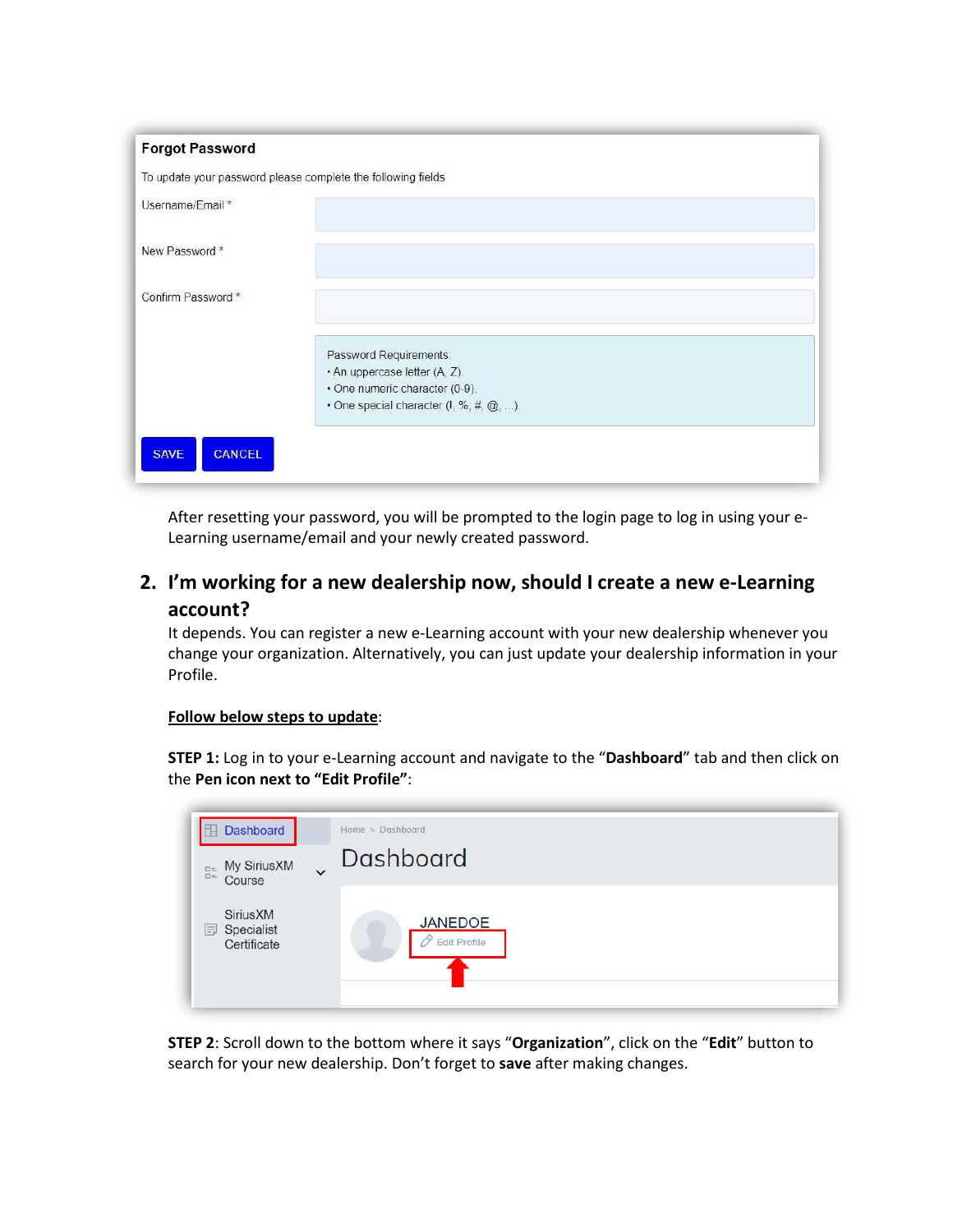| Organization             | <b>EDIT</b>                                                      |
|--------------------------|------------------------------------------------------------------|
| Search for<br>Dealership |                                                                  |
| Dealership*              | BURDICK MAZDA 5885 FAST CIRCLE DR. STE. 350 CICERO NY 13039-8774 |
| <b>Automotive Brand</b>  | Mazda                                                            |

**3. Where can I update my personal information or change my e-Learning account password?** 

After logging in, please navigate to the "**Dashboard**" tab and then click on the **Pen icon next to "Edit Profile"**:



You can edit your personal information or update your password here:

| <b>JANEDOE</b>                   | CHANGE PASSWORD   | 0<br>EDIT |
|----------------------------------|-------------------|-----------|
| Public Information<br>My Details |                   | 0<br>EDIT |
| Usemame*                         | <b>JANEDOF</b>    |           |
| Email*                           | JANEDOE@gmail.com |           |
| First Name*                      | Jane              |           |
| Last Name*                       | <b>Doe</b>        |           |
| Private Information              |                   |           |